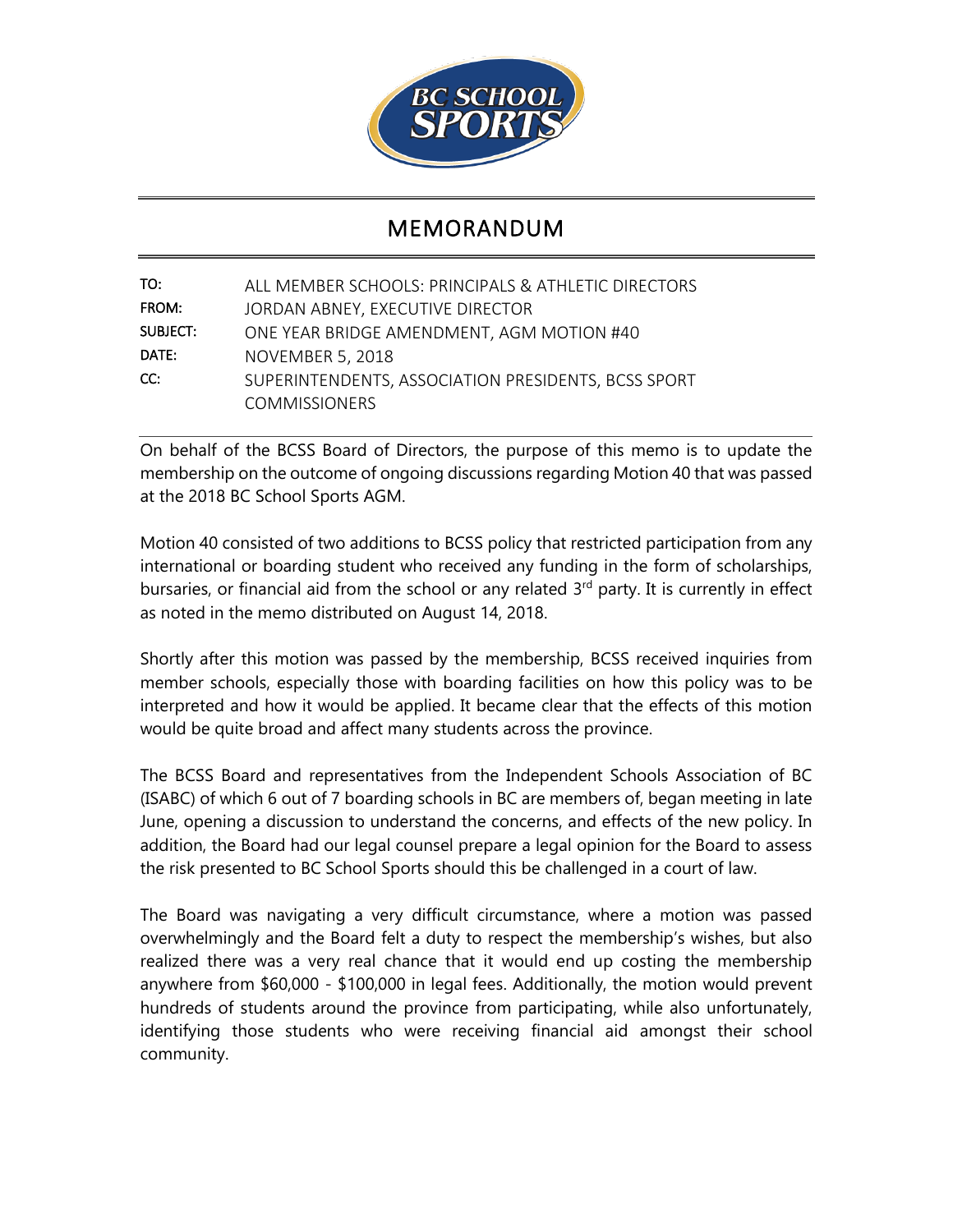

It should be noted that throughout this process, the member schools with Boarding facilities, as well as representatives from ISABC were continually supportive and displayed the utmost professionalism and respect to BCSS. In fact, some Heads of School explicitly stated their school would not be pursuing legal action, despite the effects of the motion, as they felt it was not in the best interests of any member school to be pursuing litigation within against its own organization. However, this did not eliminate the likelihood of individual parents pursuing action, against the school's wishes.

Ultimately, the Board arrived at a conclusion that the best solution would be where the original intent of the motion was respected and implemented, the widespread impact was lessened, while allowing some time for a more tenable long-term solution to be found while avoiding or minimizing the likelihood of costly litigation against the organization and its member schools.

The Board recognized that while the authors of this motion were motivated by some of the perceived actions of schools in respect to boys' basketball rosters, that the motion passed overwhelmingly more as a result of the frustration that has existed and continues to exist with the inequities perceived between independent and public schools in all tiers across all sports.

While these discussions regarding Motion 40 were happening, two other critical pieces were happening within BCSS. The first being a comprehensive study on the representation and outcomes at provincial championships, relative to the balance of teams registered by independent and public schools. The second, being the creation of a new standing committee of BC School Sports, the Competitive Fairness Committee, which is now formed and will begin work immediately. The mandate for this committee is to examine all issues related to BCSS policy as it pertains to the goal of maintaining competitive fairness and equity. This committee will not be limited to just this issue, but it will be the first order of business for the committee to examine and make recommendations to the membership for approval. This committee will include representation from independent and public schools, from the district, school leadership and athletic director levels, but also provide representation based on school size and geographical region.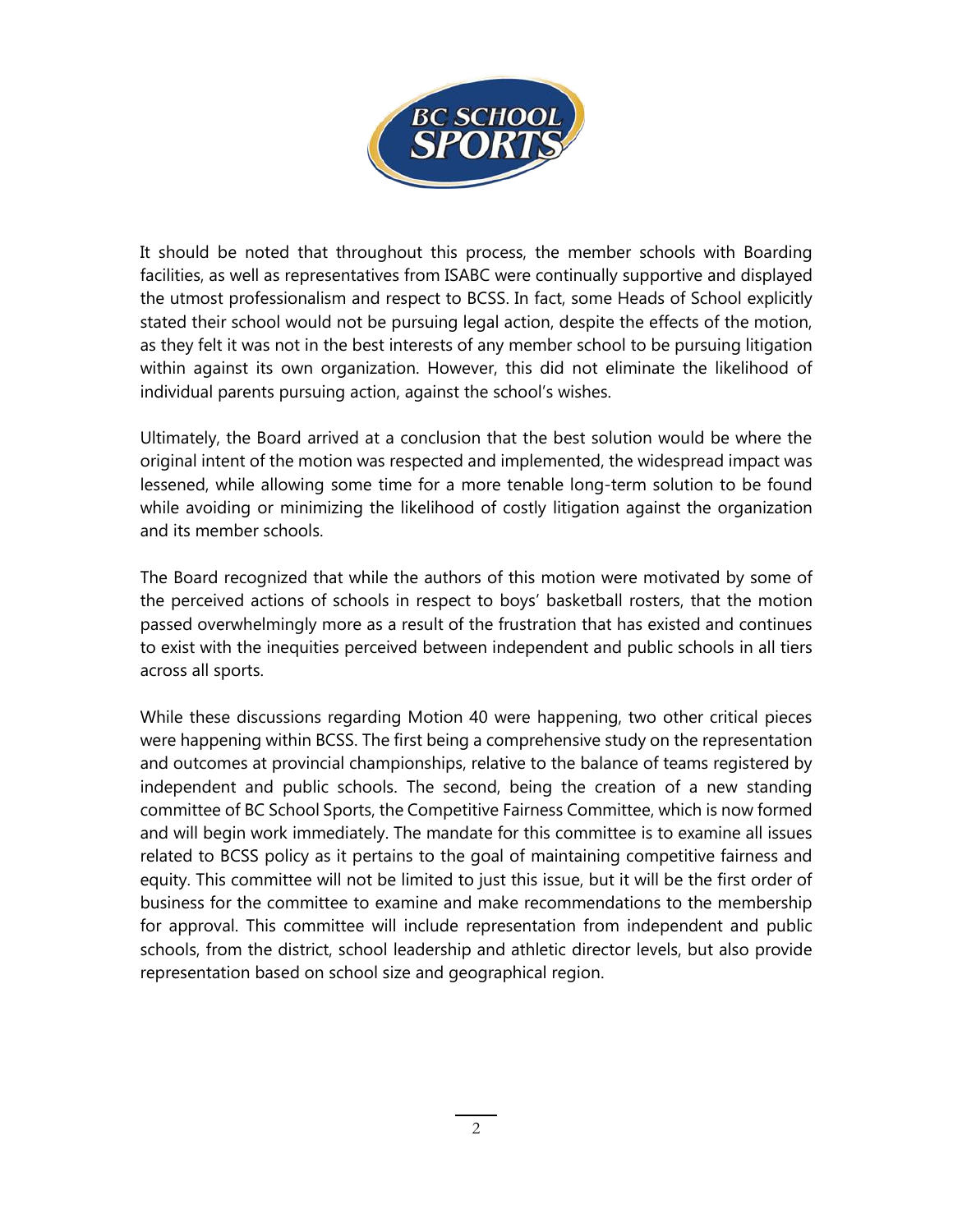

Conversations continued between the Board and representatives from the independent schools until the Board felt it had reached a reasonable position that achieved all the goals as noted above and was in the best interests of all the member schools.

The Board has approved a bridge amendment that will be in effect only for the 2018-19 academic year, at which point, the policy will revert back to its current language as passed unless the policy is removed or altered through the normal process at the 2019 BCSS AGM. Policy 38.1.3.2d and 38.1.3.3.d will now indicate that: any student who is eligible as an international student or as a boarding student, must pay a minimum of \$26,000 after any scholarships, bursaries, or financial aid is applied to the total cost of enrollment at the school.

The dollar figure was arrived at after assessing what international students are required to pay to school districts in a public education setting, and the \$26,000 appeared to be on the upper end of the range when considering education and home-stay costs. Therefore, any student who is eligible as an international student whether attending a public or independent member school, will have paid a minimum of \$26,000 after any form of assistance or financial reward. This will also prevent schools from bringing in athletic talent and providing full tuition relief in the form of financial aid, which honours the authors' primary intent and motivation for the authoring of the motion. To that effect, the Board also consulted with the authors, and they have expressed their support for this bridge amendment for the duration of the academic year, in an attempt to allow the committee to find a more tenable solution and examine all aspects that may be affecting competitive fairness.

A positive that has come out of this very difficult process is that for the first time in perhaps the history of BC School Sports, our independent member schools, are at the table, understanding some of the issues and frustration more than ever before. There is genuine concern from ISABC and their member schools and a real focus on being part of the solution, rather than a source of frustration. As a good-faith gesture to indicate to the membership a new focus and direction, you will find enclosed a letter signed by the four Heads of Schools from four schools involved throughout our discussions that expresses understanding to the issues and a commitment to being part of a solution so that BC School Sports as an organization comes away stronger. The Heads have respectfully asked that the letter be kept within the BCSS community.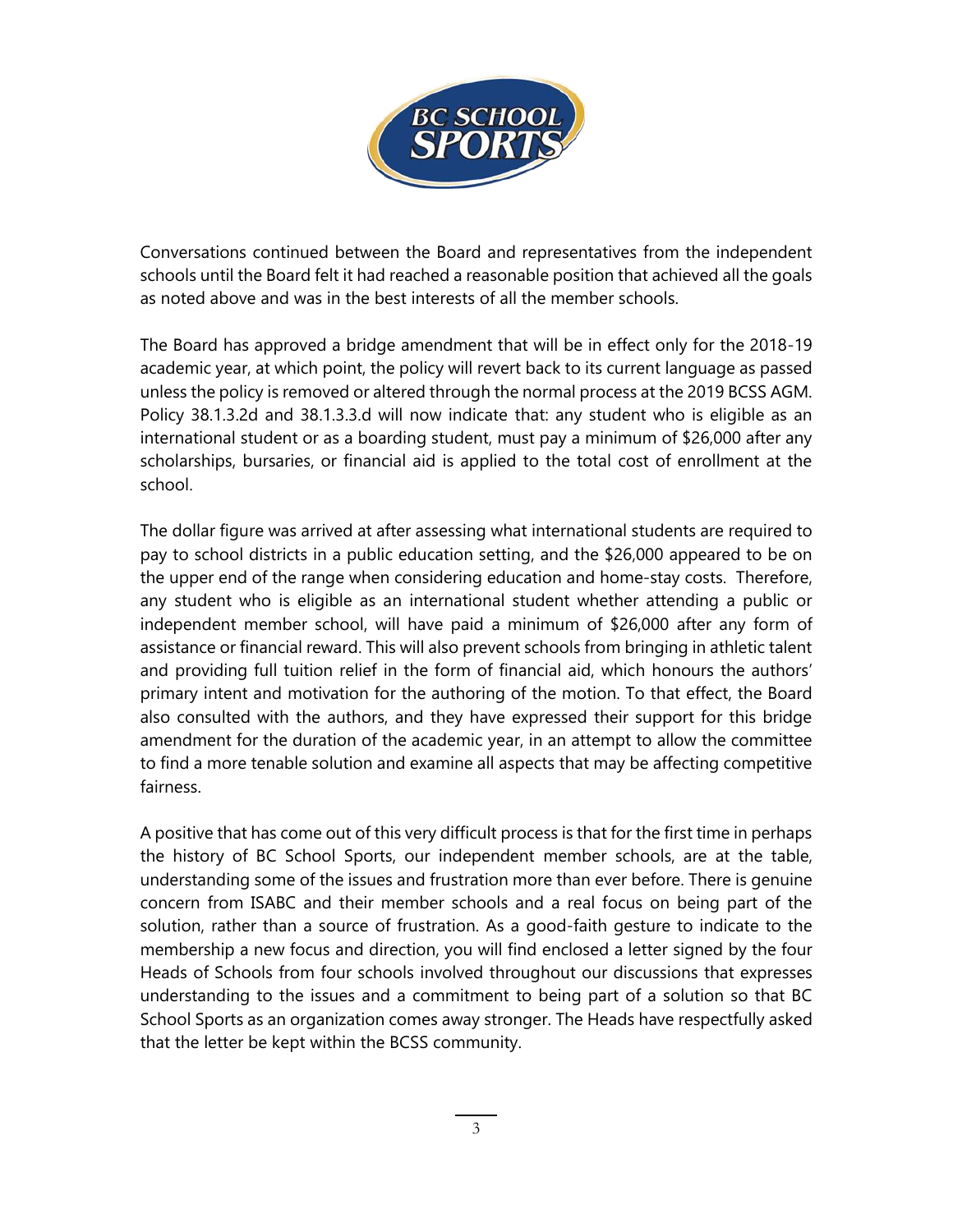

Secondly, Shawnigan Lake School has voluntarily withdrawn its Sr. Boys Basketball team from zone and provincial competition this year. These are both highly commendable actions, and the Board is keen to take advantage of an opportunity to strengthen BCSS by the eager participation of members, both independent and public.

The Board is extremely aware that this situation is highly unusual, and they have attempted to find a solution that recognizes the intent of the motion, honours the wishes of the membership, minimizes legal risk to the membership, and allows for all member schools to work together to find sustainable solutions to problems that have been lingering for years without any targeted effort towards a solution.

It is the hope of the Board that the membership will see this as responsible and reasoned leadership, and ultimately support its decision. As usual, we are available in the office to answer any questions you have. Please don't hesitate to reach out to us on any matter. We are here to help you.

Sincerely,

Jordan Abney Executive Director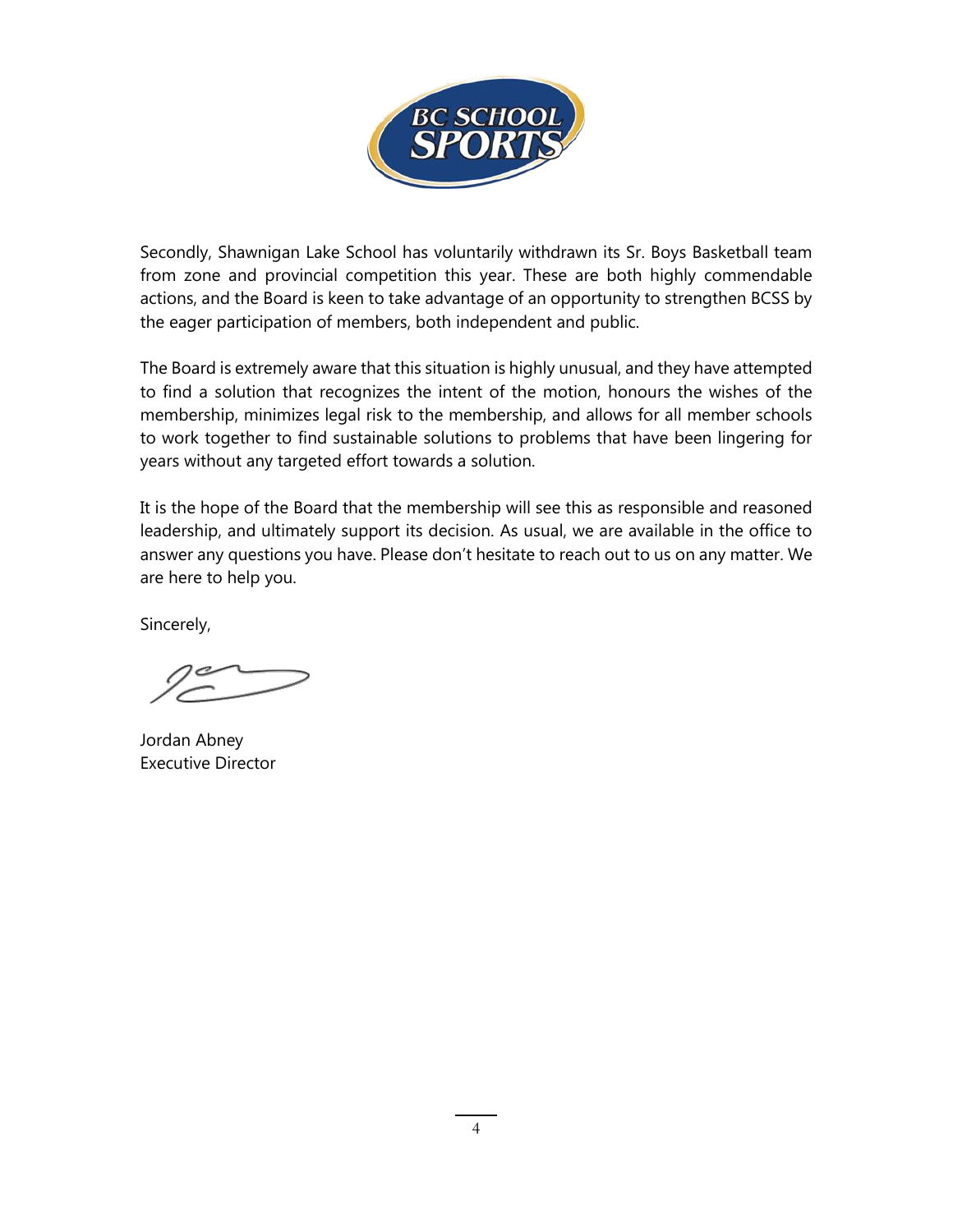

2nd November, 2018

BCSS Board 2003A - 3713 Kensington Ave Burnaby, BC V5B 0A7

## **Confidential to BCSS Members Re: Approval from BCSS Board to one-year bridge amendment to Motion 40**

Dear Mr Alina and the BCSS Board

This letter comes following the extensive, open and frank deliberations over the past six months regarding the passing of Motion 40:37 at the AGM on 11th May 2018. In particular, we would like to thank the Board for providing the opportunity to meet in person, on Friday 26th October, and for the incredibly productive conversation that enabled a workable outcome to be achieved.

The motion, and subsequent conversations, have prompted deep self-reflection within our organisation and have caused us to revisit our values and practices on many levels. We recognise that historically some ISABC schools have contributed to the frustrations and breakdown in trust within the BCSS membership. We therefore acknowledge and apologise for any actions that have led to both real and perceived concerns from other member schools. We also acknowledge that as an association the ISABC has not always held its members sufficiently well to account, and apologise and commit to improving the accountability of our member schools.

As we look to the future, as an association and as individual member schools, we commit to ongoing dialogue with the BCSS to work towards more equitable school-based sport as part of the Competitive Fairness Committee. Over the next few months, our association will be considering how our schools will continue contributing to BCSS in meaningful ways.

> 2330 Cypress Lane, West Vancouver, BC, V7S 3H9 P. 604.913.6038 [www.isabc.ca](http://www.isabc.ca/), [elizabeth.moore@isabc.ca,](mailto:elizabeth.moore@isabc.ca) [info@isabc.ca](mailto:info@isabc.ca),